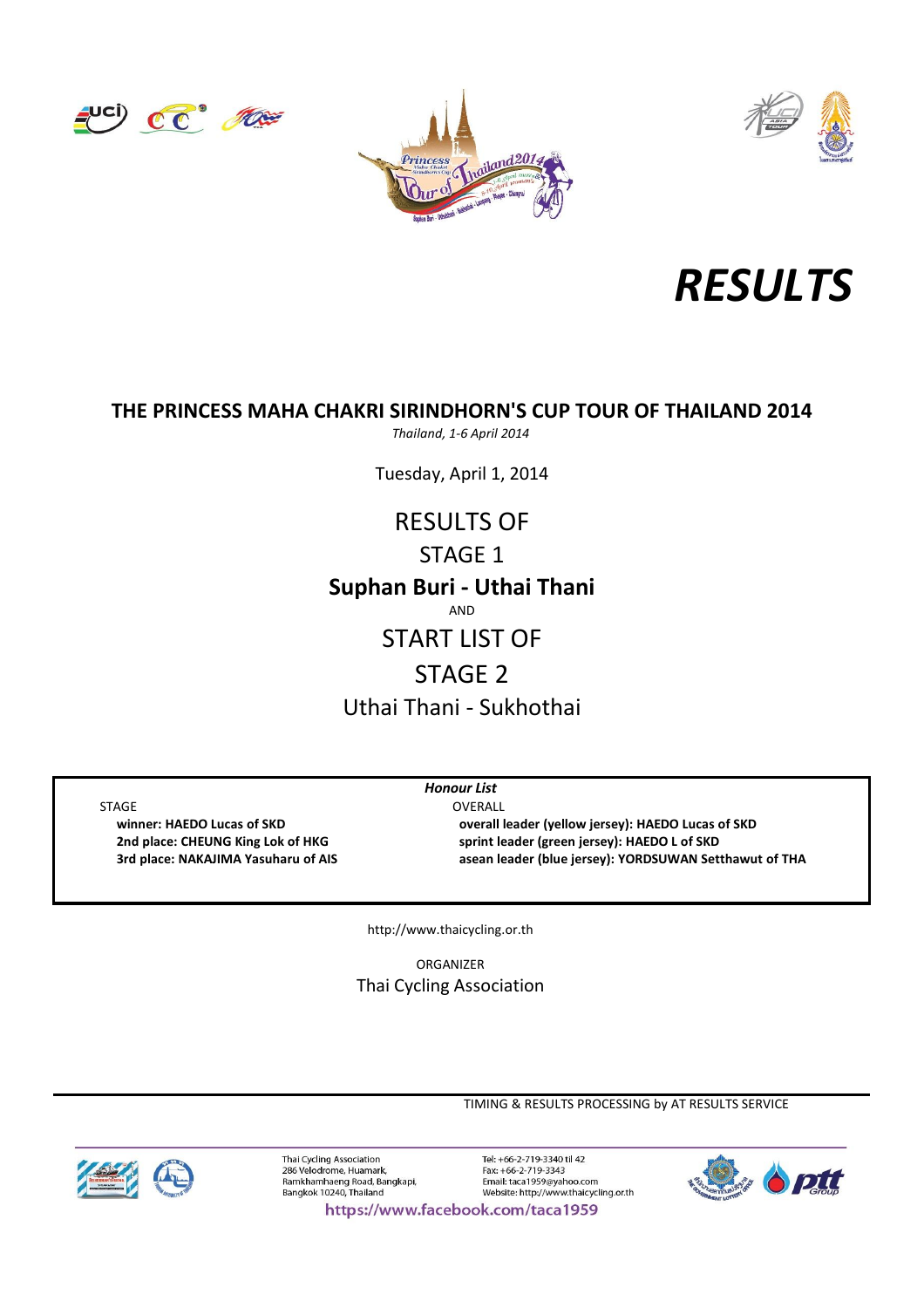#### *COMMISSAIRES' COMMUNIQUE on Tuesday, April 1, 2014*

**1 INFORMATION NIL**

#### **2 LEADER JERSEY IN STAGE 2**

| YELLOW      | No. 71 HAEDO. L of SKD      |
|-------------|-----------------------------|
| GREEN       | No. 71 HAEDO. L of SKD      |
| wearer      | No. 73 MANCEBO, F of SKD    |
| <b>BLUE</b> | No. 135 YORDSUWAN. S of THA |

#### **3 PENALTY**

UCI Regulations 12.1.040

Article 28 - Failure to respect instructions by the Race Administration or the commissaires Fine CHF100 nbr. 43 GOH Choon Huat UCI code SIN19901214 of TSI nbr. 93 MORTENSEN Mathias Lindberg UCI code DEN19921121 of DEN Fine CHF200

Manager CHEONG Weiwen Justin of Team OCBC SINGAPORE CONTINENTAL CYCLING TEAM Manager SORENSEN Kurt of Team DANMARK NATIONAL TEAM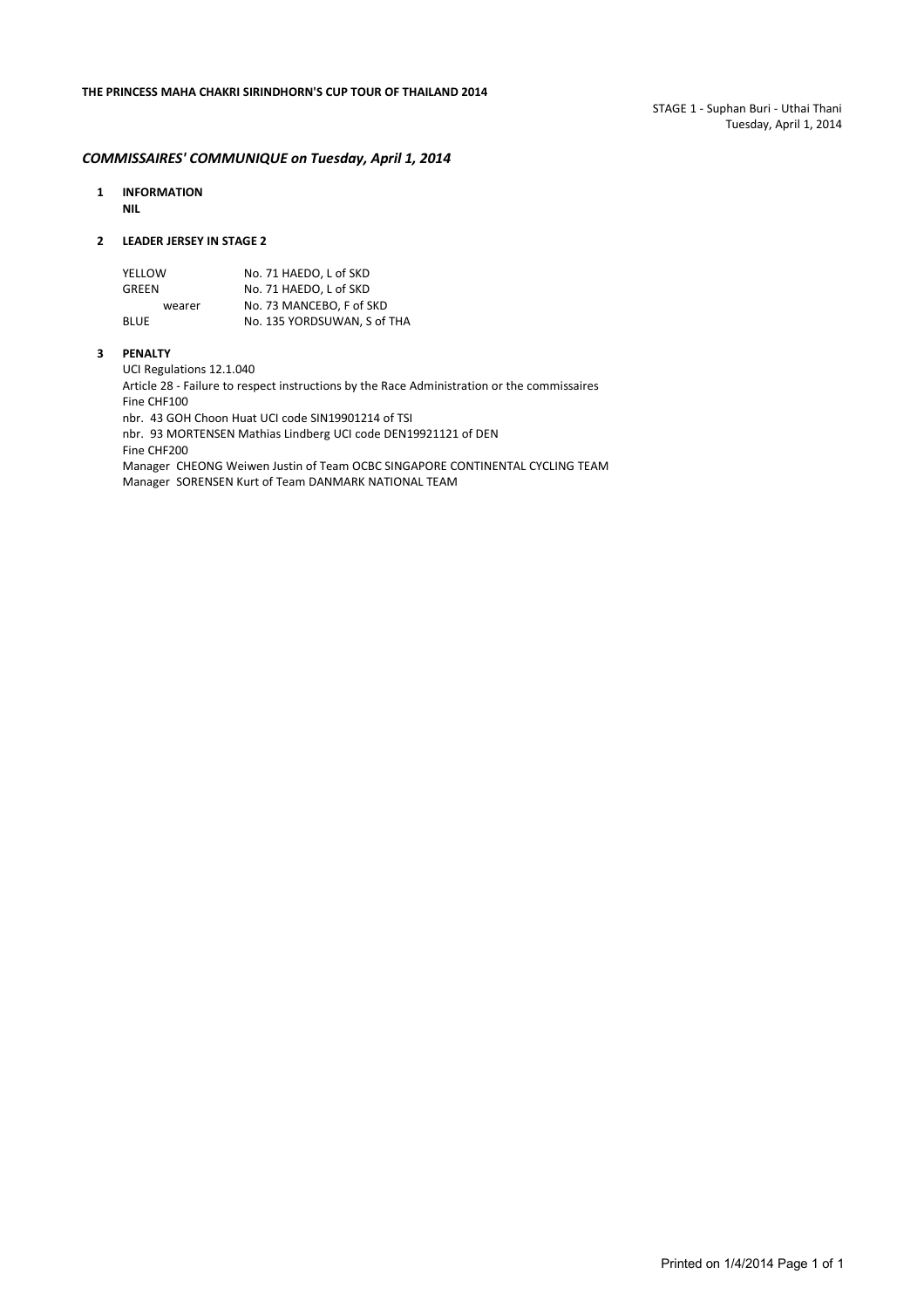STAGE 1 - Suphan Buri - Uthai Thani Tuesday, April 1, 2014 10:00 Distance : 192.45 km Average Speed of Winner : 43.42km/hr Sunny

### *STAGE INDIVIDUAL CLASSIFICATION*

| <b>PLACE</b> | <b>NO</b>      | <b>NAT</b>        |                      | SURNAME, NAME                             | <b>TEAM</b><br><b>TIME</b><br><b>GAP BONUSES</b> |                    | PENALTY        |          |  |
|--------------|----------------|-------------------|----------------------|-------------------------------------------|--------------------------------------------------|--------------------|----------------|----------|--|
| $1\,$        | 71             | ARG               | 19830418             | <b>HAEDO Lucas</b>                        | <b>SKD</b>                                       | 4:25:57            |                | 14       |  |
| 2            | 103            | <b>HKG</b>        | 19910208             | <b>CHEUNG King Lok</b>                    | <b>HKG</b>                                       | 4:25:57            | 00:00          | 06       |  |
| 3            | 5              | JPN               | 19841227             | NAKAJIMA Yasuharu                         | 00:02<br>AIS<br>4:25:59                          |                    | 04             |          |  |
| 4            | 45             | AUS               | 19911016             | <b>SHEPPARD Eric</b>                      | <b>TSI</b>                                       | 4:26:00            | 00:03          | 00       |  |
| 5            | 174            | AUS               | 19910820             | <b>DAVIS Samuel</b>                       | <b>EDH</b>                                       | 4:26:06            | 00:09          | 00       |  |
| 6            | 73             | <b>ESP</b>        | 19760309             | <b>MANCEBO Francisco</b>                  | <b>SKD</b>                                       | 4:26:40            | 00:43          | 04       |  |
| 7            | 11             | JPN               | 19811123             | SHIMIZU Miyataka                          | <b>BGT</b>                                       | 4:26:42            | 00:45          | 00       |  |
| 8            | 75             | <b>MAR</b>        | 19820714             | JELLOUL Moroccan                          | <b>SKD</b>                                       | 4:26:42            | 00:45          | 00       |  |
| 9            | 15             | <b>JPN</b>        | 19881108             | UCHIMA Kohei                              | <b>BGT</b>                                       | 4:26:44            | 00:47          | 00       |  |
| 10           | 43             | SIN               | 19901214             | <b>GOH Choon Huat</b>                     | <b>TSI</b>                                       | 4:26:46            | 00:49          | 00       |  |
| 11           | 141            | <b>TPE</b>        | 19881102             | FENG Chun Kai                             | <b>TPE</b>                                       | 4:26:46            | 00:49          | 00       |  |
| 12           | 83             | <b>UZB</b>        | 19820611             | HALMURATOV Muradjan                       | TSG                                              | 4:26:49            | 00:52          | 01       |  |
| 13           | 65             | JPN               | 19890519             | YOSHIDA Hayato                            | SMN                                              | 4:27:03            | 01:06          | 00       |  |
| 14           | 94             | <b>DEN</b>        | 19881115             | <b>EBSEN John</b>                         | <b>DEN</b>                                       | 4:27:18            | 01:21          | 00       |  |
| 15           | 135            | THA               | 19940318             | YORDSUWAN Setthawut                       | <b>THA</b>                                       | 4:27:36            | 01:39          | 00       |  |
| 16           | 85             | <b>MAS</b>        | 19880915             | SALEH Mohd Harrif                         | <b>TSG</b>                                       | 4:27:36            | 01:39          | 03       |  |
| 17           | 1              | JPN               | 19810201             | NISHITANI Taiji                           | AIS                                              | 4:30:25            | 04:28          | 00       |  |
| 18           | 3              | JPN               | 19880926             | KOMORI Ryohei                             | AIS                                              | 4:30:43            | 04:46          | 00       |  |
| 19           | 64             | <b>JPN</b>        | 19890722             | NONAKA Ryoma                              | SMN                                              | 4:30:48            | 04:51          | 00       |  |
| 20           | 61             | JPN               | 19850621             | <b>HATANAKA Yusuke</b>                    | SMN                                              | 4:33:32            | 07:35          | 00       |  |
| 21           | 53             | KOR               | 19950430             | JUNG Ha Jeon                              | SCT                                              | 4:36:00            | 10:03          | 00       |  |
| 22           | 102            | <b>HKG</b>        | 19850903             | <b>CHEUNG King Wai</b>                    | <b>HKG</b>                                       | 4:36:00            | 10:03          | 00       |  |
| 23           | 125            | MAS               | 19900507             | ZULKIFLE Nik Mohd Azwan                   | MAS                                              | 4:36:00            | 10:03          | 00       |  |
| 24           | 134            | THA               | 19920823             | SIRIRONNACHAI Sarawut                     | <b>THA</b>                                       | 4:36:00            | 10:03          | 00       |  |
| 25           | 101            | <b>HKG</b>        | 19871109             | KO Siu Wai                                | <b>HKG</b>                                       | 4:36:00            | 10:03          | 00       |  |
| 26           | 105            | HKG               | 19940120             | LEUNG Chun Wing                           | HKG                                              | 4:36:06            | 10:09          | 00<br>00 |  |
| 27           | 23<br>115      | <b>CHN</b>        | 19940119             | <b>GU Ying Chuan</b><br>PANASSENKO Nikita | <b>MSS</b><br>KAZ                                | 4:36:06            | 10:09          | 00       |  |
| 28<br>29     | 145            | KAZ<br><b>TPE</b> | 19920318             | WU Po Hung                                | <b>TPE</b>                                       | 4:43:13            | 17:16<br>17:16 | 00       |  |
| 30           | 161            | <b>VIE</b>        | 19850622<br>19890924 |                                           | <b>VIE</b>                                       | 4:43:13            | 17:16          | 00       |  |
| 31           | 21             | <b>CHN</b>        | 19940303             | <b>BUI Minh Thuy</b><br>JIANG Zhi Hui     | <b>MSS</b>                                       | 4:43:13<br>4:43:19 | 17:22          | 00       |  |
| 32           | 51             | <b>KOR</b>        | 19880928             | LEE Ki Seok                               | SCT                                              | 4:43:21            | 17:24          | 00       |  |
| 33           | 91             | <b>DEN</b>        | 19920330             | <b>KALHOEJ Kasper</b>                     | <b>DEN</b>                                       | 4:43:21            | 17:24          | 00       |  |
| 34           | 113            | KAZ               | 19930309             | <b>LUKYANOV Dmirtiy</b>                   | KAZ                                              | 4:43:24            | 17:27          | 00       |  |
| 35           | 154            | <b>UZB</b>        | 19830323             | <b>TUYCHIEV Vladimir</b>                  | UZB                                              | 4:43:24            | 17:27          | 00       |  |
| 36           | 24             | <b>CHN</b>        | 19930309             | NI Yi Hui                                 | <b>MSS</b>                                       | 4:43:24            | 17:27          | 00       |  |
| 37           | 63             | SIN               | 19880714             | LOW Darren                                | SMN                                              | 4:43:24            | 17:27          | 00       |  |
| 38           | 183            | KAZ               | 19900701             | <b>KUSMIN Sergey</b>                      | <b>PSN</b>                                       | 4:43:24            | 17:27          | 00       |  |
| 39           | 165            | <b>VIE</b>        | 19891022             | <b>TANG Chi Hung</b>                      | VIE                                              | 4:43:24            | 17:27          | 00       |  |
| 40           | 191            | THA               | 19860125             | <b>THANCHAI Tanasak</b>                   | <b>TAS</b>                                       | 4:43:24            | 17:27          | 00       |  |
| 41           | 82             | <b>NED</b>        | 19850309             | DE JONGE Maarten                          | <b>TSG</b>                                       | 4:43:24            | 17:27          | 00       |  |
| 42           | 131            | <b>THA</b>        | 19890318             | <b>BOONRATANATHANAKORN Thurakit</b>       | THA                                              | 4:43:24            | 17:27          | 00       |  |
| 43           | 122            | MAS               | 19870726             | <b>MISBAH Muhamad Rauf Nur</b>            | MAS                                              | 4:43:29            | 17:32          | 00       |  |
| 44           | 123            | MAS               | 19860409             | AHMAD LUTFI Muhammad Fauzan               | MAS                                              | 4:43:29            | 17:32          | 00       |  |
| 45           | 25             | <b>CHN</b>        | 19901025             | YANG Jing                                 | <b>MSS</b>                                       | 4:43:29            | 17:32          | $00\,$   |  |
| 46           | 194            | THA               | 19951211             | <b>LADNGERN Peerapong</b>                 | <b>TAS</b>                                       | 4:43:29            | 17:32          | 00       |  |
| 47           | 44             | SIN               | 19900828             | HO Jun Rong                               | TSI                                              | 4:43:29            | 17:32          | 00       |  |
| 48           | 143            | <b>TPE</b>        | 19850703             | LEE Wei Cheng                             | <b>TPE</b>                                       | 4:43:29            | 17:32          | 00       |  |
| 49           | 13             | <b>FRA</b>        | 19851214             | <b>LEBAS Thomas</b>                       | <b>BGT</b>                                       | 4:43:34            | 17:37          | 00       |  |
| 50           | 185            | INA               | 19900828             | PRANATA Jimmy                             | <b>PSN</b>                                       | 4:43:34            | 17:37          | 00       |  |
| 51           | 14             | JPN               | 19911118             | <b>TERASAKI Takero</b>                    | <b>BGT</b>                                       | 4:43:34            | 17:37          | 00       |  |
| 52           | 84             | MAS               | 19860811             | ROSDI Mohd Nor Umardi                     | <b>TSG</b>                                       | 4:43:34            | 17:37          | 00       |  |
| 53           | 55             | KOR               | 19930422             | LEE Seung Kwon                            | SCT                                              | 4:43:34            | 17:37          | 00       |  |
| 54           | $\overline{a}$ | JPN               | 19820917             | MORI Kazuhiro                             | AIS                                              | 4:43:34            | 17:37          | 00       |  |
| 55           | 33             | ESP               | 19880219             | MORA VEDRI Sebastian                      | <b>MTR</b>                                       | 4:43:34            | 17:37          | 00       |  |
| 56           | 12             | <b>JPN</b>        | 19810217             | <b>INOUE Kazuo</b>                        | <b>BGT</b>                                       | 4:43:34            | 17:37          | 00       |  |
| 57           | 155            | UZB               | 19950320             | KHAKIMOV Khusniddin                       | <b>UZB</b>                                       | 4:43:34            | 17:37          | 00       |  |
| 58           | 111            | KAZ               | 19930708             | ZHAKSYLYK Pazylbek                        | KAZ                                              | 4:44:05            | 18:08          | 00       |  |
| 59           | 182            | KAZ               | 19911028             | <b>BORMATENKOV Sergey</b>                 | <b>PSN</b>                                       | 4:44:09            | 18:12          | 00       |  |
| 60           | 93             | DEN               | 19921121             | <b>MORTENSEN Mathias Lindberg</b>         | <b>DEN</b>                                       | 4:45:26            | 19:29          | 00       |  |
| 61           | 42             | aus               | 19901011             | <b>BAYLY Cameron</b>                      | TSI                                              | 4:45:54            | 19:57          | 00       |  |
| 62           | 114            | KAZ               | 19920713             | <b>OMIRZAKOV Dias</b>                     | KAZ                                              | 4:49:26            | 23:29          | 00       |  |
| 63           | 112            | KAZ               | 19940628             | <b>GAINEYEV Pobert</b>                    | KAZ                                              | 4:49:26            | 23:29          | 00       |  |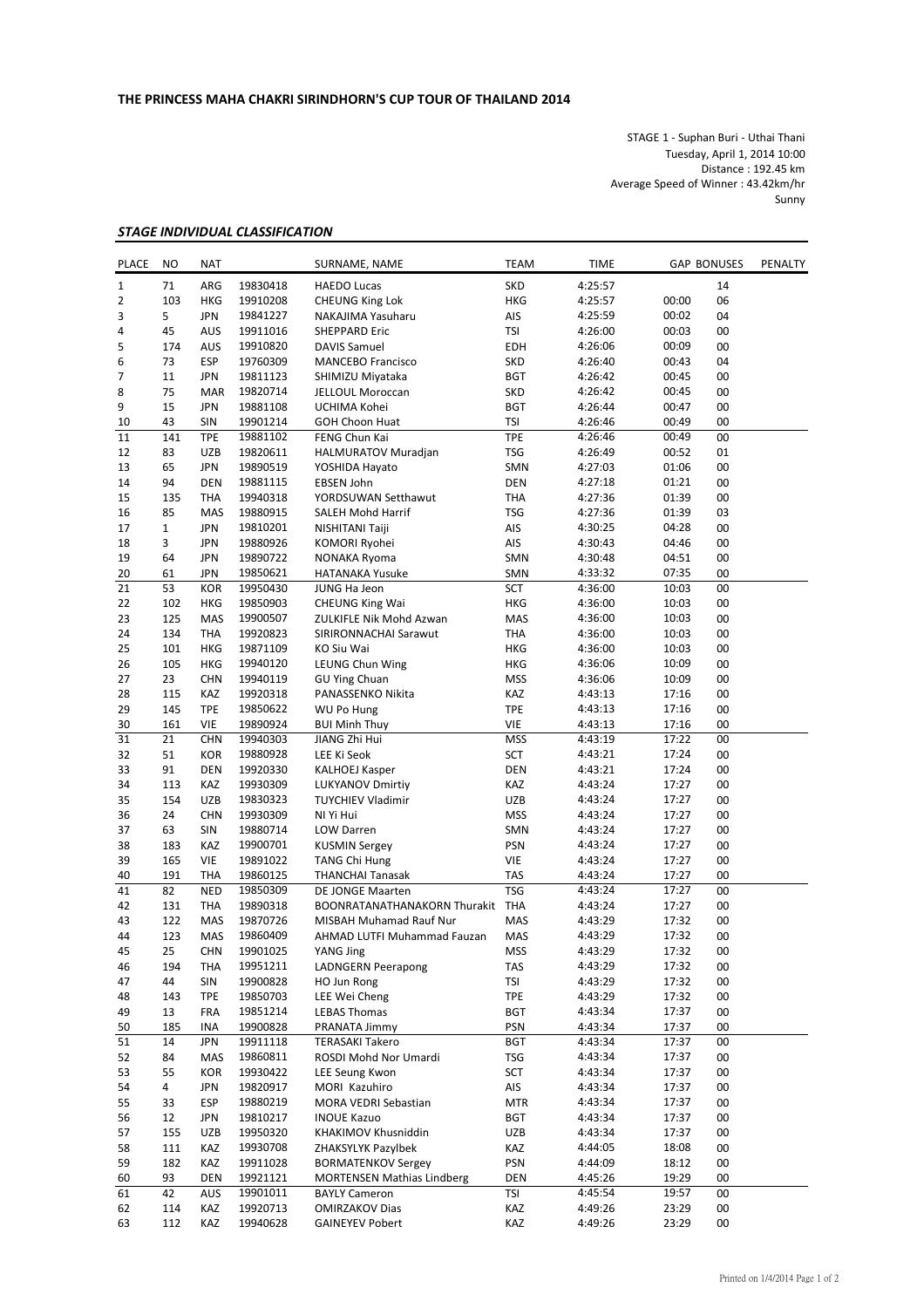| 65<br>151<br><b>UZB</b><br><b>TULANOV Rasul</b><br>UZB<br>4:49:26<br>23:29<br>00<br>19950504<br>66<br>00<br>52<br><b>KOR</b><br>19951031<br>HAM Seok Hyun<br><b>SCT</b><br>4:49:26<br>23:29<br>67<br>95<br><b>DEN</b><br>19920427<br><b>SCHWARTZ Frederik</b><br>DEN<br>4:49:26<br>23:29<br>00<br>68<br>163<br>00<br><b>VIE</b><br><b>VIE</b><br>4:49:26<br>23:29<br>19920309<br><b>HO Hoang Son</b><br>192<br><b>CHANGPAD Kritsada</b><br>00<br>69<br><b>THA</b><br>19910405<br><b>TAS</b><br>4:49:31<br>23:34<br>195<br>70<br><b>THA</b><br>19910311<br>RUANPAE Jakapan<br><b>TAS</b><br>4:49:31<br>23:34<br>00<br>71<br>132<br><b>LIPHONGYU Navuti</b><br>23:34<br>00<br><b>THA</b><br>19911018<br>THA<br>4:49:31<br>41<br><b>AUS</b><br>19910122<br><b>MULHERN Mitchell</b><br><b>TSI</b><br>4:49:31<br>23:34<br>00<br>72<br>73<br><b>MAS</b><br>19820407<br><b>HASSAN Suhardi</b><br>MAS<br>4:49:31<br>23:34<br>00<br>124<br><b>PSN</b><br>00<br>74<br>184<br><b>INA</b><br><b>NUR ARIF PRAYOGA Dealton</b><br>4:49:31<br>23:34<br>19921127<br><b>IRIBE Shotaro</b><br>75<br>62<br><b>JPN</b><br>19890801<br>SMN<br>4:49:31<br>23:34<br>00<br>76<br>00<br>81<br><b>MAS</b><br>MAT SENAN Mohammad Saufi<br>TSG<br>4:49:31<br>23:34<br>19901010<br>193<br>23:34<br>00<br>77<br><b>THA</b><br>19930411<br><b>KAPUNYA Worayut</b><br><b>TAS</b><br>4:49:31<br>LIU Chin Feng<br>144<br><b>TPE</b><br>19800921<br><b>TPE</b><br>4:49:31<br>23:34<br>00<br>78<br>4:49:31<br>23:34<br><b>TPE</b><br>19850622<br><b>HUANG Hsin Hua</b><br>79<br>142<br><b>TPE</b><br>00<br>133<br>19880323<br>SAIUDOMSIN Phuchong<br>4:49:31<br>23:34<br>00<br>80<br><b>THA</b><br><b>THA</b><br>81<br>23:34<br>19930919<br><b>VIE</b><br>4:49:31<br>00<br>164<br><b>VIE</b><br><b>NGUYEN Hoang Sang</b><br>19910812<br>4:49:31<br>23:34<br>82<br>31<br>YASUHARA Daiki<br><b>MTR</b><br>00<br><b>JPN</b><br>4:49:31<br>23:34<br>83<br>92<br><b>DEN</b><br>19641005<br><b>DEN</b><br>00<br><b>FJORD Keld</b><br>19871122<br>4:49:31<br>23:34<br>00<br>84<br>$\overline{2}$<br><b>JPN</b><br><b>FUKUDA Shimpei</b><br><b>AIS</b><br>4:49:31<br>23:34<br>162<br>19880712<br>HO Van Phuc<br>VIE<br>00<br>85<br><b>VIE</b><br>35<br>19920318<br><b>MTR</b><br>4:49:31<br>23:34<br>00<br>86<br><b>JPN</b><br>WADA Chikara<br>32<br>19881030<br><b>MTR</b><br>4:49:31<br>23:34<br>00<br>87<br>ESP<br>FERNANDEZ CASASOLA Airan<br>19891028<br>4:49:31<br>23:34<br>88<br>54<br><b>KOR</b><br><b>KWON Junoh</b><br><b>SCT</b><br>00<br>89<br><b>NZL</b><br>19850207<br><b>EDH</b><br>4:50:55<br>24:58<br>00<br>172<br><b>CALDER Logan</b><br>25:58<br>19931122<br>AHMAD FUAT Ahmad Fahmi Farhan<br>MAS<br>4:51:55<br>00<br>90<br>121<br><b>MAS</b><br>4:52:29<br>26:32<br>91<br>19870301<br>00<br>181<br><b>KAZ</b><br><b>PSN</b><br><b>JUMABEKOV Nazar</b> | 64 | 152 | <b>UZB</b> | 19951113 | DARMONOJ Jakhongir | <b>UZB</b> | 4:49:26 | 23:29 | 00 |
|-------------------------------------------------------------------------------------------------------------------------------------------------------------------------------------------------------------------------------------------------------------------------------------------------------------------------------------------------------------------------------------------------------------------------------------------------------------------------------------------------------------------------------------------------------------------------------------------------------------------------------------------------------------------------------------------------------------------------------------------------------------------------------------------------------------------------------------------------------------------------------------------------------------------------------------------------------------------------------------------------------------------------------------------------------------------------------------------------------------------------------------------------------------------------------------------------------------------------------------------------------------------------------------------------------------------------------------------------------------------------------------------------------------------------------------------------------------------------------------------------------------------------------------------------------------------------------------------------------------------------------------------------------------------------------------------------------------------------------------------------------------------------------------------------------------------------------------------------------------------------------------------------------------------------------------------------------------------------------------------------------------------------------------------------------------------------------------------------------------------------------------------------------------------------------------------------------------------------------------------------------------------------------------------------------------------------------------------------------------------------------------------------------------------------------------------------------------------------------------------------------------------------------------------------------------------------------------------------------------------------------------------------------------------------------------------------------------------------------------------------------------------------------------------------------------------------------|----|-----|------------|----------|--------------------|------------|---------|-------|----|
|                                                                                                                                                                                                                                                                                                                                                                                                                                                                                                                                                                                                                                                                                                                                                                                                                                                                                                                                                                                                                                                                                                                                                                                                                                                                                                                                                                                                                                                                                                                                                                                                                                                                                                                                                                                                                                                                                                                                                                                                                                                                                                                                                                                                                                                                                                                                                                                                                                                                                                                                                                                                                                                                                                                                                                                                                               |    |     |            |          |                    |            |         |       |    |
|                                                                                                                                                                                                                                                                                                                                                                                                                                                                                                                                                                                                                                                                                                                                                                                                                                                                                                                                                                                                                                                                                                                                                                                                                                                                                                                                                                                                                                                                                                                                                                                                                                                                                                                                                                                                                                                                                                                                                                                                                                                                                                                                                                                                                                                                                                                                                                                                                                                                                                                                                                                                                                                                                                                                                                                                                               |    |     |            |          |                    |            |         |       |    |
|                                                                                                                                                                                                                                                                                                                                                                                                                                                                                                                                                                                                                                                                                                                                                                                                                                                                                                                                                                                                                                                                                                                                                                                                                                                                                                                                                                                                                                                                                                                                                                                                                                                                                                                                                                                                                                                                                                                                                                                                                                                                                                                                                                                                                                                                                                                                                                                                                                                                                                                                                                                                                                                                                                                                                                                                                               |    |     |            |          |                    |            |         |       |    |
|                                                                                                                                                                                                                                                                                                                                                                                                                                                                                                                                                                                                                                                                                                                                                                                                                                                                                                                                                                                                                                                                                                                                                                                                                                                                                                                                                                                                                                                                                                                                                                                                                                                                                                                                                                                                                                                                                                                                                                                                                                                                                                                                                                                                                                                                                                                                                                                                                                                                                                                                                                                                                                                                                                                                                                                                                               |    |     |            |          |                    |            |         |       |    |
|                                                                                                                                                                                                                                                                                                                                                                                                                                                                                                                                                                                                                                                                                                                                                                                                                                                                                                                                                                                                                                                                                                                                                                                                                                                                                                                                                                                                                                                                                                                                                                                                                                                                                                                                                                                                                                                                                                                                                                                                                                                                                                                                                                                                                                                                                                                                                                                                                                                                                                                                                                                                                                                                                                                                                                                                                               |    |     |            |          |                    |            |         |       |    |
|                                                                                                                                                                                                                                                                                                                                                                                                                                                                                                                                                                                                                                                                                                                                                                                                                                                                                                                                                                                                                                                                                                                                                                                                                                                                                                                                                                                                                                                                                                                                                                                                                                                                                                                                                                                                                                                                                                                                                                                                                                                                                                                                                                                                                                                                                                                                                                                                                                                                                                                                                                                                                                                                                                                                                                                                                               |    |     |            |          |                    |            |         |       |    |
|                                                                                                                                                                                                                                                                                                                                                                                                                                                                                                                                                                                                                                                                                                                                                                                                                                                                                                                                                                                                                                                                                                                                                                                                                                                                                                                                                                                                                                                                                                                                                                                                                                                                                                                                                                                                                                                                                                                                                                                                                                                                                                                                                                                                                                                                                                                                                                                                                                                                                                                                                                                                                                                                                                                                                                                                                               |    |     |            |          |                    |            |         |       |    |
|                                                                                                                                                                                                                                                                                                                                                                                                                                                                                                                                                                                                                                                                                                                                                                                                                                                                                                                                                                                                                                                                                                                                                                                                                                                                                                                                                                                                                                                                                                                                                                                                                                                                                                                                                                                                                                                                                                                                                                                                                                                                                                                                                                                                                                                                                                                                                                                                                                                                                                                                                                                                                                                                                                                                                                                                                               |    |     |            |          |                    |            |         |       |    |
|                                                                                                                                                                                                                                                                                                                                                                                                                                                                                                                                                                                                                                                                                                                                                                                                                                                                                                                                                                                                                                                                                                                                                                                                                                                                                                                                                                                                                                                                                                                                                                                                                                                                                                                                                                                                                                                                                                                                                                                                                                                                                                                                                                                                                                                                                                                                                                                                                                                                                                                                                                                                                                                                                                                                                                                                                               |    |     |            |          |                    |            |         |       |    |
|                                                                                                                                                                                                                                                                                                                                                                                                                                                                                                                                                                                                                                                                                                                                                                                                                                                                                                                                                                                                                                                                                                                                                                                                                                                                                                                                                                                                                                                                                                                                                                                                                                                                                                                                                                                                                                                                                                                                                                                                                                                                                                                                                                                                                                                                                                                                                                                                                                                                                                                                                                                                                                                                                                                                                                                                                               |    |     |            |          |                    |            |         |       |    |
|                                                                                                                                                                                                                                                                                                                                                                                                                                                                                                                                                                                                                                                                                                                                                                                                                                                                                                                                                                                                                                                                                                                                                                                                                                                                                                                                                                                                                                                                                                                                                                                                                                                                                                                                                                                                                                                                                                                                                                                                                                                                                                                                                                                                                                                                                                                                                                                                                                                                                                                                                                                                                                                                                                                                                                                                                               |    |     |            |          |                    |            |         |       |    |
|                                                                                                                                                                                                                                                                                                                                                                                                                                                                                                                                                                                                                                                                                                                                                                                                                                                                                                                                                                                                                                                                                                                                                                                                                                                                                                                                                                                                                                                                                                                                                                                                                                                                                                                                                                                                                                                                                                                                                                                                                                                                                                                                                                                                                                                                                                                                                                                                                                                                                                                                                                                                                                                                                                                                                                                                                               |    |     |            |          |                    |            |         |       |    |
|                                                                                                                                                                                                                                                                                                                                                                                                                                                                                                                                                                                                                                                                                                                                                                                                                                                                                                                                                                                                                                                                                                                                                                                                                                                                                                                                                                                                                                                                                                                                                                                                                                                                                                                                                                                                                                                                                                                                                                                                                                                                                                                                                                                                                                                                                                                                                                                                                                                                                                                                                                                                                                                                                                                                                                                                                               |    |     |            |          |                    |            |         |       |    |
|                                                                                                                                                                                                                                                                                                                                                                                                                                                                                                                                                                                                                                                                                                                                                                                                                                                                                                                                                                                                                                                                                                                                                                                                                                                                                                                                                                                                                                                                                                                                                                                                                                                                                                                                                                                                                                                                                                                                                                                                                                                                                                                                                                                                                                                                                                                                                                                                                                                                                                                                                                                                                                                                                                                                                                                                                               |    |     |            |          |                    |            |         |       |    |
|                                                                                                                                                                                                                                                                                                                                                                                                                                                                                                                                                                                                                                                                                                                                                                                                                                                                                                                                                                                                                                                                                                                                                                                                                                                                                                                                                                                                                                                                                                                                                                                                                                                                                                                                                                                                                                                                                                                                                                                                                                                                                                                                                                                                                                                                                                                                                                                                                                                                                                                                                                                                                                                                                                                                                                                                                               |    |     |            |          |                    |            |         |       |    |
|                                                                                                                                                                                                                                                                                                                                                                                                                                                                                                                                                                                                                                                                                                                                                                                                                                                                                                                                                                                                                                                                                                                                                                                                                                                                                                                                                                                                                                                                                                                                                                                                                                                                                                                                                                                                                                                                                                                                                                                                                                                                                                                                                                                                                                                                                                                                                                                                                                                                                                                                                                                                                                                                                                                                                                                                                               |    |     |            |          |                    |            |         |       |    |
|                                                                                                                                                                                                                                                                                                                                                                                                                                                                                                                                                                                                                                                                                                                                                                                                                                                                                                                                                                                                                                                                                                                                                                                                                                                                                                                                                                                                                                                                                                                                                                                                                                                                                                                                                                                                                                                                                                                                                                                                                                                                                                                                                                                                                                                                                                                                                                                                                                                                                                                                                                                                                                                                                                                                                                                                                               |    |     |            |          |                    |            |         |       |    |
|                                                                                                                                                                                                                                                                                                                                                                                                                                                                                                                                                                                                                                                                                                                                                                                                                                                                                                                                                                                                                                                                                                                                                                                                                                                                                                                                                                                                                                                                                                                                                                                                                                                                                                                                                                                                                                                                                                                                                                                                                                                                                                                                                                                                                                                                                                                                                                                                                                                                                                                                                                                                                                                                                                                                                                                                                               |    |     |            |          |                    |            |         |       |    |
|                                                                                                                                                                                                                                                                                                                                                                                                                                                                                                                                                                                                                                                                                                                                                                                                                                                                                                                                                                                                                                                                                                                                                                                                                                                                                                                                                                                                                                                                                                                                                                                                                                                                                                                                                                                                                                                                                                                                                                                                                                                                                                                                                                                                                                                                                                                                                                                                                                                                                                                                                                                                                                                                                                                                                                                                                               |    |     |            |          |                    |            |         |       |    |
|                                                                                                                                                                                                                                                                                                                                                                                                                                                                                                                                                                                                                                                                                                                                                                                                                                                                                                                                                                                                                                                                                                                                                                                                                                                                                                                                                                                                                                                                                                                                                                                                                                                                                                                                                                                                                                                                                                                                                                                                                                                                                                                                                                                                                                                                                                                                                                                                                                                                                                                                                                                                                                                                                                                                                                                                                               |    |     |            |          |                    |            |         |       |    |
|                                                                                                                                                                                                                                                                                                                                                                                                                                                                                                                                                                                                                                                                                                                                                                                                                                                                                                                                                                                                                                                                                                                                                                                                                                                                                                                                                                                                                                                                                                                                                                                                                                                                                                                                                                                                                                                                                                                                                                                                                                                                                                                                                                                                                                                                                                                                                                                                                                                                                                                                                                                                                                                                                                                                                                                                                               |    |     |            |          |                    |            |         |       |    |
|                                                                                                                                                                                                                                                                                                                                                                                                                                                                                                                                                                                                                                                                                                                                                                                                                                                                                                                                                                                                                                                                                                                                                                                                                                                                                                                                                                                                                                                                                                                                                                                                                                                                                                                                                                                                                                                                                                                                                                                                                                                                                                                                                                                                                                                                                                                                                                                                                                                                                                                                                                                                                                                                                                                                                                                                                               |    |     |            |          |                    |            |         |       |    |
|                                                                                                                                                                                                                                                                                                                                                                                                                                                                                                                                                                                                                                                                                                                                                                                                                                                                                                                                                                                                                                                                                                                                                                                                                                                                                                                                                                                                                                                                                                                                                                                                                                                                                                                                                                                                                                                                                                                                                                                                                                                                                                                                                                                                                                                                                                                                                                                                                                                                                                                                                                                                                                                                                                                                                                                                                               |    |     |            |          |                    |            |         |       |    |
|                                                                                                                                                                                                                                                                                                                                                                                                                                                                                                                                                                                                                                                                                                                                                                                                                                                                                                                                                                                                                                                                                                                                                                                                                                                                                                                                                                                                                                                                                                                                                                                                                                                                                                                                                                                                                                                                                                                                                                                                                                                                                                                                                                                                                                                                                                                                                                                                                                                                                                                                                                                                                                                                                                                                                                                                                               |    |     |            |          |                    |            |         |       |    |
|                                                                                                                                                                                                                                                                                                                                                                                                                                                                                                                                                                                                                                                                                                                                                                                                                                                                                                                                                                                                                                                                                                                                                                                                                                                                                                                                                                                                                                                                                                                                                                                                                                                                                                                                                                                                                                                                                                                                                                                                                                                                                                                                                                                                                                                                                                                                                                                                                                                                                                                                                                                                                                                                                                                                                                                                                               |    |     |            |          |                    |            |         |       |    |
|                                                                                                                                                                                                                                                                                                                                                                                                                                                                                                                                                                                                                                                                                                                                                                                                                                                                                                                                                                                                                                                                                                                                                                                                                                                                                                                                                                                                                                                                                                                                                                                                                                                                                                                                                                                                                                                                                                                                                                                                                                                                                                                                                                                                                                                                                                                                                                                                                                                                                                                                                                                                                                                                                                                                                                                                                               |    |     |            |          |                    |            |         |       |    |
|                                                                                                                                                                                                                                                                                                                                                                                                                                                                                                                                                                                                                                                                                                                                                                                                                                                                                                                                                                                                                                                                                                                                                                                                                                                                                                                                                                                                                                                                                                                                                                                                                                                                                                                                                                                                                                                                                                                                                                                                                                                                                                                                                                                                                                                                                                                                                                                                                                                                                                                                                                                                                                                                                                                                                                                                                               |    |     |            |          |                    |            |         |       |    |

## *OUT OF RACE*

| 72  | TUN        | 19890922 | <b>MAHER Hasnaoui</b>    | <b>SKD</b> | 5:18:28    | 52:31 | 00 |  |
|-----|------------|----------|--------------------------|------------|------------|-------|----|--|
| 153 | <b>UZB</b> | 19931109 | <b>FEDOROV Ruslan</b>    | <b>UZB</b> | 5:18:28    | 52:31 | 00 |  |
| 173 | <b>AUS</b> | 19661114 | <b>GLASBY Chris</b>      | <b>EDH</b> | 5:18:28    | 52:31 | 00 |  |
| 22  | <b>CHN</b> | 19881119 | BAI Li Jun               | <b>MSS</b> | <b>DNF</b> |       |    |  |
| 74  | <b>MAR</b> | 19910202 | <b>HADDI Moroccan</b>    | <b>SKD</b> | <b>DNF</b> |       |    |  |
| 104 | <b>HKG</b> | 19920923 | HO Burr                  | <b>HKG</b> | <b>DNF</b> |       |    |  |
| 171 | <b>AUS</b> | 19921008 | <b>MONTGOMERY Callum</b> | <b>EDH</b> | <b>DNF</b> |       |    |  |
| 175 | <b>AUS</b> | 19711120 | <b>STEWART Douglas</b>   | <b>EDH</b> | <b>DNF</b> |       |    |  |

NOTE: DSQ - Disqualified, DNF - Did Not Finish, DNS - Did Not Start

No of Starters : 99 No of Riders Not Starting: 0 No of Riders Finish After Deadline : 3 No of Riders Dropping Out : 5 No of Riders Disqualified : 0 No of Riders Finished : 91

### *STAGE TEAM CLASSIFICATION*

| <b>PLACE</b> | <b>TEAM</b>                             | <b>MEMBERS</b> | <b>TIME</b> | <b>GAP</b> |  |
|--------------|-----------------------------------------|----------------|-------------|------------|--|
| 1            | SKYDIVE DUBAI PRO CYCLING TEAM          | 71,73,75       | 13:19:19    |            |  |
| 2            | AISAN RACING TEAM                       | 5,1,3          | 13:27:07    | 07:48      |  |
| 3            | SHIMANO RACING TEAM                     | 65,64,61       | 13:31:23    | 12:04      |  |
| 4            | OCBC SINGAPORE CONTINENTAL CYCLING TEAM | 45,43,44       | 13:36:15    | 16:56      |  |
| 5            | BRIDGESTONE ANCHOR CYCLING TEAM         | 11,15,13       | 13:37:00    | 17:41      |  |
| 6            | TERENGGANU CYCLING TEAM                 | 83,85,82       | 13:37:49    | 18:30      |  |
| 7            | TEAM HONG KONG-CHINA                    | 103,102,101    | 13:37:57    | 18:38      |  |
| 8            | T-THAILAND                              | 135,134,131    | 13:47:00    | 27:41      |  |
| 9            | CHINESE TAIPEI NATLONAL TEAM            | 141,145,143    | 13:53:28    | 34:09      |  |
| 10           | DANMARK NATIONAL TEAM                   | 94,91,93       | 13:56:05    | 36:46      |  |
| 11           | GIANT - CHAMPION SYSTEM PRO CYCLING     | 23,21,24       | 14:02:49    | 43:30      |  |
| 12           | SEOUL CYCLING TEAM                      | 53,51,55       | 14:02:55    | 43:36      |  |
| 13           | MALAYSIA NATIONAL TEAM                  | 125,122,123    | 14:02:58    | 43:39      |  |
| 14           | <b>KAZAKHSTAN TEAM</b>                  | 115,113,111    | 14:10:42    | 51:23      |  |
| 15           | POLYGON SWEET NICE                      | 183, 185, 182  | 14:11:07    | 51:48      |  |
| 16           | <b>VIETNAM NATIONAL TEAM</b>            | 161,165,163    | 14:16:03    | 56:44      |  |
| 17           | <b>T-ALL STAR</b>                       | 191,194,192    | 14:16:24    | 57:05      |  |
| 18           | UZBEKISTAN NATIONAL TEAM                | 154,155,152    | 14:16:24    | 57:05      |  |
| 19           | <b>MATRIX POWERTAG</b>                  | 33, 31, 35     | 14:22:36    | 1:03:17    |  |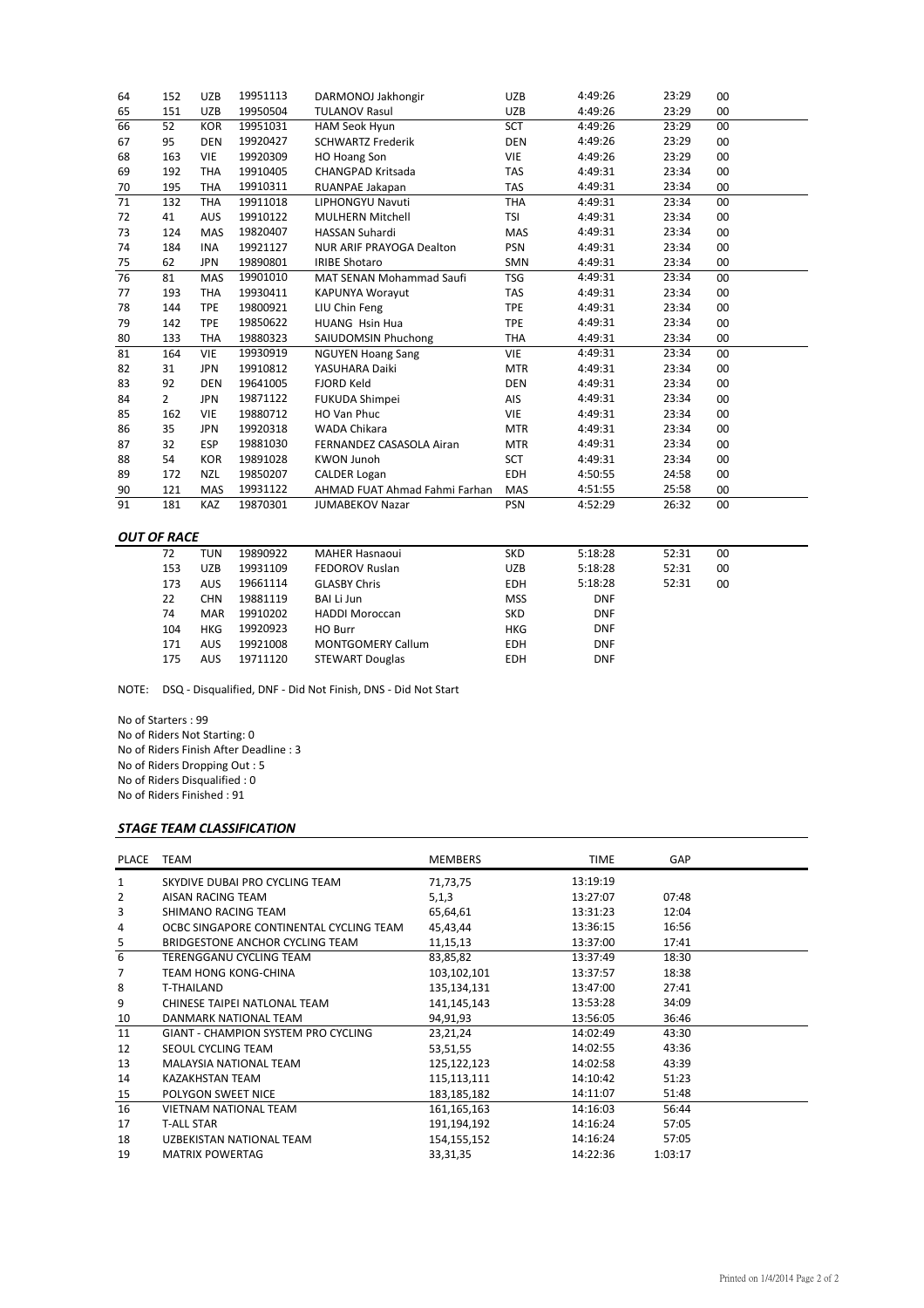AFTER STAGE 1 Tuesday, April 1, 2014 Total Distance Covered : 192.45 km Average Speed of Leader : 43.46 km/hr

## *INDIVIDUAL GENERAL CLASSIFICATION by TIME (YELLOW JERSEY)*

| <b>PLACE</b>             | NO        | UCI CODE   |                      | SURNAME, NAME                                    | <b>TEAM</b>       | <b>TIME</b>        | GAP            |
|--------------------------|-----------|------------|----------------------|--------------------------------------------------|-------------------|--------------------|----------------|
| $\mathbf{1}$             | 71        | ARG        | 19830418             | <b>HAEDO Lucas</b>                               | <b>SKD</b>        | 4:25:43            |                |
| 2                        | 103       | HKG        | 19910208             | <b>CHEUNG King Lok</b>                           | <b>HKG</b>        | 4:25:51            | 00:08          |
| 3                        | 5         | <b>JPN</b> | 19841227             | NAKAJIMA Yasuharu                                | AIS               | 4:25:55            | 00:12          |
| 4                        | 45        | AUS        | 19911016             | <b>SHEPPARD Eric</b>                             | <b>TSI</b>        | 4:26:00            | 00:17          |
| 5                        | 174       | AUS        | 19910820             | <b>DAVIS Samuel</b>                              | <b>EDH</b>        | 4:26:06            | 00:23          |
| 6                        | 73        | <b>ESP</b> | 19760309             | <b>MANCEBO Francisco</b>                         | <b>SKD</b>        | 4:26:36            | 00:53          |
| $\overline{\phantom{a}}$ | 11        | <b>JPN</b> | 19811123             | SHIMIZU Miyataka                                 | <b>BGT</b>        | 4:26:42            | 00:59          |
| 8                        | 75        | <b>MAR</b> | 19820714             | JELLOUL Moroccan                                 | <b>SKD</b>        | 4:26:42            | 00:59          |
| 9                        | 15        | <b>JPN</b> | 19881108             | UCHIMA Kohei                                     | <b>BGT</b>        | 4:26:44            | 01:01          |
| 10                       | 43        | SIN        | 19901214             | <b>GOH Choon Huat</b>                            | <b>TSI</b>        | 4:26:46            | 01:03          |
| 11                       | 141       | <b>TPE</b> | 19881102             | FENG Chun Kai                                    | <b>TPE</b>        | 4:26:46            | 01:03          |
| 12                       | 83        | <b>UZB</b> | 19820611             | HALMURATOV Muradjan                              | <b>TSG</b>        | 4:26:48            | 01:05          |
| 13                       | 65        | <b>JPN</b> | 19890519             | YOSHIDA Hayato                                   | SMN               | 4:27:03            | 01:20          |
| 14                       | 94        | <b>DEN</b> | 19881115             | EBSEN John                                       | <b>DEN</b>        | 4:27:18            | 01:35          |
| 15                       | 85        | MAS        | 19880915             | <b>SALEH Mohd Harrif</b>                         | <b>TSG</b>        | 4:27:33            | 01:50          |
| 16                       | 135       | <b>THA</b> | 19940318             | YORDSUWAN Setthawut                              | <b>THA</b>        | 4:27:36            | 01:53          |
| 17                       | 1         | <b>JPN</b> | 19810201             | NISHITANI Taiji                                  | AIS               | 4:30:25            | 04:42          |
| 18                       | 3         | <b>JPN</b> | 19880926             | KOMORI Ryohei                                    | AIS               | 4:30:43            | 05:00          |
| 19                       | 64        | <b>JPN</b> | 19890722             | NONAKA Ryoma                                     | SMN               | 4:30:48            | 05:05          |
| 20                       | 61        | <b>JPN</b> | 19850621             | <b>HATANAKA Yusuke</b>                           | SMN               | 4:33:32            | 07:49          |
| 21                       | 53        | <b>KOR</b> | 19950430             | JUNG Ha Jeon                                     | <b>SCT</b>        | 4:36:00            | 10:17          |
| 22                       | 102       | HKG        | 19850903             | <b>CHEUNG King Wai</b>                           | <b>HKG</b>        | 4:36:00            | 10:17          |
| 23                       | 125       | MAS        | 19900507             | ZULKIFLE Nik Mohd Azwan                          | MAS               | 4:36:00            | 10:17          |
| 24                       | 134       | <b>THA</b> | 19920823             | SIRIRONNACHAI Sarawut                            | <b>THA</b>        | 4:36:00            | 10:17          |
| 25                       | 101       | HKG        | 19871109             | KO Siu Wai                                       | HKG               | 4:36:00            | 10:17          |
| 26                       | 105       | <b>HKG</b> | 19940120             | LEUNG Chun Wing                                  | HKG               | 4:36:06            | 10:23          |
| 27                       | 23        | <b>CHN</b> | 19940119             | <b>GU Ying Chuan</b>                             | <b>MSS</b>        | 4:36:06            | 10:23          |
| 28                       | 115       | <b>KAZ</b> | 19920318             | PANASSENKO Nikita                                | KAZ               | 4:43:13            | 17:30          |
| 29                       | 145       | <b>TPE</b> | 19850622             |                                                  | <b>TPE</b>        | 4:43:13            | 17:30          |
| $30\,$                   | 161       | <b>VIE</b> | 19890924             | WU Po Hung                                       | <b>VIE</b>        | 4:43:13            | 17:30          |
| 31                       | 21        | <b>CHN</b> | 19940303             | <b>BUI Minh Thuy</b><br>JIANG Zhi Hui            | <b>MSS</b>        | 4:43:19            | 17:36          |
| 32                       | 51        | KOR        | 19880928             | LEE Ki Seok                                      | <b>SCT</b>        | 4:43:21            | 17:38          |
| 33                       | 91        | DEN        | 19920330             |                                                  | <b>DEN</b>        | 4:43:21            | 17:38          |
| 34                       |           |            |                      | <b>KALHOEJ Kasper</b><br><b>LUKYANOV Dmirtiy</b> |                   |                    |                |
|                          | 113       | KAZ        | 19930309             |                                                  | KAZ               | 4:43:24            | 17:41          |
| 35                       | 154<br>24 | <b>UZB</b> | 19830323<br>19930309 | <b>TUYCHIEV Vladimir</b><br>NI Yi Hui            | UZB               | 4:43:24<br>4:43:24 | 17:41<br>17:41 |
| 36                       |           | <b>CHN</b> | 19880714             |                                                  | <b>MSS</b>        |                    | 17:41          |
| 37                       | 63        | SIN        |                      | <b>LOW Darren</b>                                | SMN               | 4:43:24            |                |
| 38                       | 183       | KAZ        | 19900701<br>19891022 | <b>KUSMIN Sergey</b>                             | <b>PSN</b>        | 4:43:24            | 17:41<br>17:41 |
| 39                       | 165       | <b>VIE</b> | 19860125             | TANG Chi Hung                                    | VIE<br><b>TAS</b> | 4:43:24            |                |
| 40                       | 191       | <b>THA</b> |                      | <b>THANCHAI Tanasak</b><br>DE JONGE Maarten      | <b>TSG</b>        | 4:43:24<br>4:43:24 | 17:41          |
| 41                       | 82        | <b>NED</b> | 19850309             |                                                  |                   | 4:43:24            | 17:41          |
| 42                       | 131       | <b>THA</b> | 19890318             | <b>BOONRATANATHANAKORN Thurakit</b>              | <b>THA</b>        |                    | 17:41<br>17:46 |
| 43                       | 122       | MAS        | 19870726             | MISBAH Muhamad Rauf Nur                          | MAS               | 4:43:29            |                |
| 44                       | 123       | MAS        | 19860409             | AHMAD LUTFI Muhammad Fauzan                      | MAS               | 4:43:29            | 17:46          |
| 45                       | 25        | <b>CHN</b> | 19901025             | YANG Jing                                        | <b>MSS</b>        | 4:43:29            | 17:46          |
| 46                       | 194       | <b>THA</b> | 19951211             | <b>LADNGERN Peerapong</b>                        | TAS               | 4:43:29            | 17:46          |
| 47                       | 44        | SIN        | 19900828             | HO Jun Rong                                      | <b>TSI</b>        | 4:43:29            | 17:46          |
| 48                       | 143       | <b>TPE</b> | 19850703             | LEE Wei Cheng                                    | <b>TPE</b>        | 4:43:29            | 17:46          |
| 49                       | 13        | <b>FRA</b> | 19851214             | <b>LEBAS Thomas</b>                              | <b>BGT</b>        | 4:43:34            | 17:51          |
| 50                       | 185       | INA        | 19900828             | PRANATA Jimmy                                    | PSN               | 4:43:34            | 17:51          |
| 51                       | 14        | <b>JPN</b> | 19911118             | <b>TERASAKI Takero</b>                           | <b>BGT</b>        | 4:43:34            | 17:51          |
| 52                       | 84        | MAS        | 19860811             | ROSDI Mohd Nor Umardi                            | <b>TSG</b>        | 4:43:34            | 17:51          |
| 53                       | 55        | KOR        | 19930422             | LEE Seung Kwon                                   | SCT               | 4:43:34            | 17:51          |
| 54                       | 4         | JPN        | 19820917             | MORI Kazuhiro                                    | AIS               | 4:43:34            | 17:51          |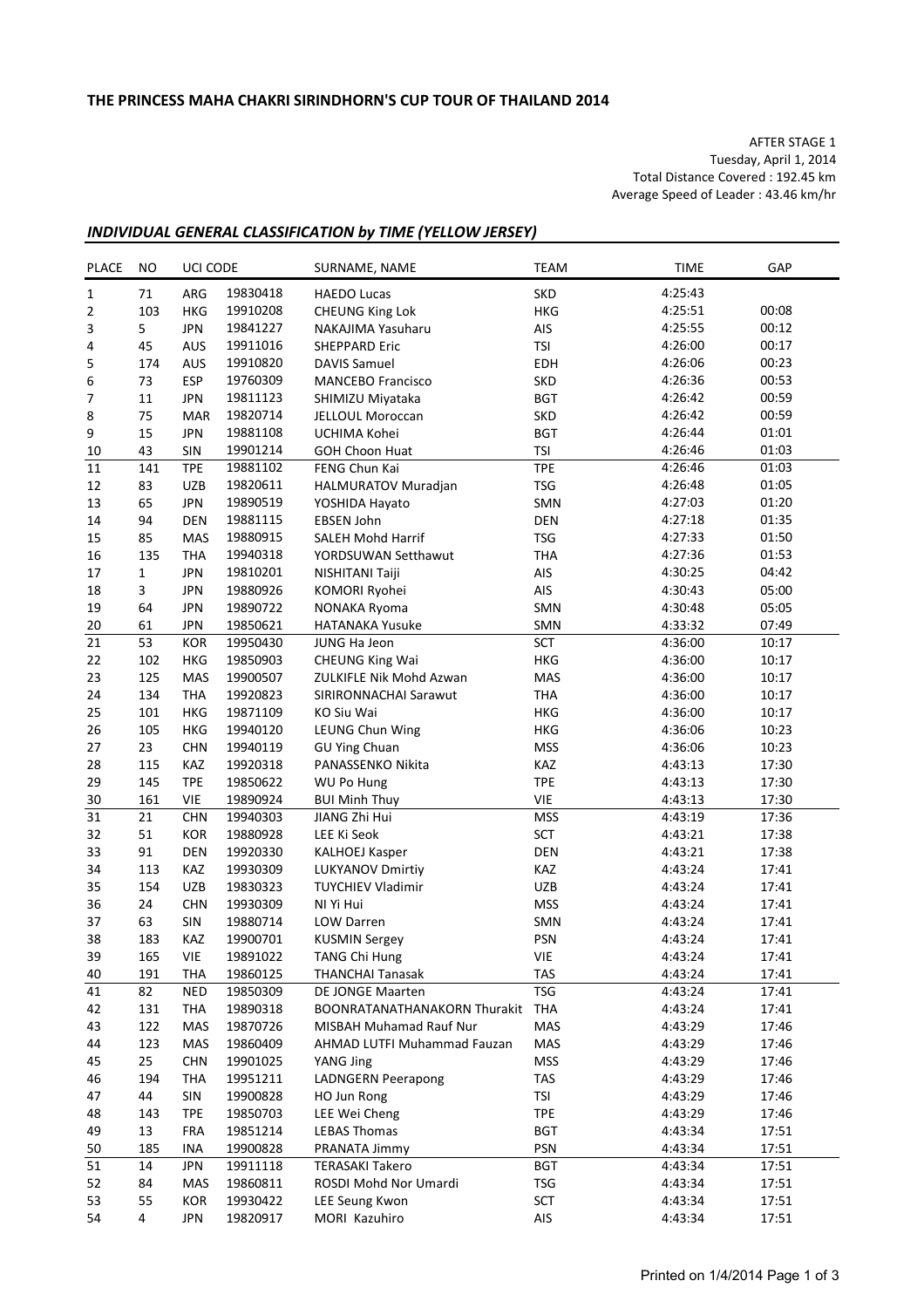| 55 | 33             | <b>ESP</b> | 19880219 | MORA VEDRI Sebastian              | <b>MTR</b> | 4:43:34 | 17:51 |
|----|----------------|------------|----------|-----------------------------------|------------|---------|-------|
| 56 | 12             | <b>JPN</b> | 19810217 | <b>INOUE Kazuo</b>                | <b>BGT</b> | 4:43:34 | 17:51 |
| 57 | 155            | <b>UZB</b> | 19950320 | KHAKIMOV Khusniddin               | <b>UZB</b> | 4:43:34 | 17:51 |
| 58 | 111            | <b>KAZ</b> | 19930708 | ZHAKSYLYK Pazylbek                | <b>KAZ</b> | 4:44:05 | 18:22 |
| 59 | 182            | KAZ        | 19911028 | <b>BORMATENKOV Sergey</b>         | PSN        | 4:44:09 | 18:26 |
| 60 | 93             | <b>DEN</b> | 19921121 | <b>MORTENSEN Mathias Lindberg</b> | DEN        | 4:45:26 | 19:43 |
| 61 | 42             | AUS        | 19901011 | <b>BAYLY Cameron</b>              | <b>TSI</b> | 4:45:54 | 20:11 |
| 62 | 114            | KAZ        | 19920713 | <b>OMIRZAKOV Dias</b>             | KAZ        | 4:49:26 | 23:43 |
| 63 | 112            | <b>KAZ</b> | 19940628 | <b>GAINEYEV Pobert</b>            | KAZ        | 4:49:26 | 23:43 |
| 64 | 152            | UZB        | 19951113 | DARMONOJ Jakhongir                | <b>UZB</b> | 4:49:26 | 23:43 |
| 65 | 151            | <b>UZB</b> | 19950504 | <b>TULANOV Rasul</b>              | <b>UZB</b> | 4:49:26 | 23:43 |
| 66 | 52             | KOR        | 19951031 | HAM Seok Hyun                     | SCT        | 4:49:26 | 23:43 |
| 67 | 95             | <b>DEN</b> | 19920427 | <b>SCHWARTZ Frederik</b>          | DEN        | 4:49:26 | 23:43 |
| 68 | 163            | <b>VIE</b> | 19920309 | <b>HO Hoang Son</b>               | <b>VIE</b> | 4:49:26 | 23:43 |
| 69 | 192            | <b>THA</b> | 19910405 | CHANGPAD Kritsada                 | <b>TAS</b> | 4:49:31 | 23:48 |
| 70 | 195            | <b>THA</b> | 19910311 | RUANPAE Jakapan                   | <b>TAS</b> | 4:49:31 | 23:48 |
| 71 | 132            | <b>THA</b> | 19911018 | LIPHONGYU Navuti                  | <b>THA</b> | 4:49:31 | 23:48 |
| 72 | 41             | <b>AUS</b> | 19910122 | <b>MULHERN Mitchell</b>           | <b>TSI</b> | 4:49:31 | 23:48 |
| 73 | 124            | <b>MAS</b> | 19820407 | HASSAN Suhardi                    | MAS        | 4:49:31 | 23:48 |
| 74 | 184            | <b>INA</b> | 19921127 | <b>NUR ARIF PRAYOGA Dealton</b>   | PSN        | 4:49:31 | 23:48 |
| 75 | 62             | <b>JPN</b> | 19890801 | <b>IRIBE Shotaro</b>              | SMN        | 4:49:31 | 23:48 |
| 76 | 81             | <b>MAS</b> | 19901010 | MAT SENAN Mohammad Saufi          | <b>TSG</b> | 4:49:31 | 23:48 |
| 77 | 193            | <b>THA</b> | 19930411 | <b>KAPUNYA Worayut</b>            | <b>TAS</b> | 4:49:31 | 23:48 |
| 78 | 144            | <b>TPE</b> | 19800921 | LIU Chin Feng                     | <b>TPE</b> | 4:49:31 | 23:48 |
| 79 | 142            | <b>TPE</b> | 19850622 | <b>HUANG Hsin Hua</b>             | <b>TPE</b> | 4:49:31 | 23:48 |
| 80 | 133            | <b>THA</b> | 19880323 | SAIUDOMSIN Phuchong               | <b>THA</b> | 4:49:31 | 23:48 |
| 81 | 164            | <b>VIE</b> | 19930919 | <b>NGUYEN Hoang Sang</b>          | <b>VIE</b> | 4:49:31 | 23:48 |
| 82 | 31             | <b>JPN</b> | 19910812 | YASUHARA Daiki                    | <b>MTR</b> | 4:49:31 | 23:48 |
| 83 | 92             | <b>DEN</b> | 19641005 | FJORD Keld                        | DEN        | 4:49:31 | 23:48 |
| 84 | $\overline{2}$ | <b>JPN</b> | 19871122 | FUKUDA Shimpei                    | AIS        | 4:49:31 | 23:48 |
| 85 | 162            | <b>VIE</b> | 19880712 | HO Van Phuc                       | <b>VIE</b> | 4:49:31 | 23:48 |
| 86 | 35             | <b>JPN</b> | 19920318 | <b>WADA Chikara</b>               | <b>MTR</b> | 4:49:31 | 23:48 |
| 87 | 32             | <b>ESP</b> | 19881030 | FERNANDEZ CASASOLA Airan          | <b>MTR</b> | 4:49:31 | 23:48 |
| 88 | 54             | <b>KOR</b> | 19891028 | <b>KWON Junoh</b>                 | <b>SCT</b> | 4:49:31 | 23:48 |
| 89 | 172            | <b>NZL</b> | 19850207 | <b>CALDER Logan</b>               | <b>EDH</b> | 4:50:55 | 25:12 |
| 90 | 121            | <b>MAS</b> | 19931122 | AHMAD FUAT Ahmad Fahmi Farhan     | MAS        | 4:51:55 | 26:12 |
| 91 | 181            | KAZ        | 19870301 | <b>JUMABEKOV Nazar</b>            | <b>PSN</b> | 4:52:29 | 26:46 |

# *OVERALL BEST ASEAN RIDERS (BLUE JERSEY)*

| <b>PLACE</b> | NO. |            | SURNAME, NAME | SURNAME, NAME                       | <b>TEAM</b> | TIME    | <b>GAP</b> |
|--------------|-----|------------|---------------|-------------------------------------|-------------|---------|------------|
| 1            | 135 | THA        | 19940318      | YORDSUWAN Setthawut                 | <b>THA</b>  | 4:27:36 |            |
| 2            | 125 | <b>MAS</b> | 19900507      | <b>ZULKIFLE Nik Mohd Azwan</b>      | <b>MAS</b>  | 4:36:00 | 08:24      |
| 3            | 134 | THA        | 19920823      | SIRIRONNACHAI Sarawut               | <b>THA</b>  | 4:36:00 | 08:24      |
| 4            | 161 | <b>VIE</b> | 19890924      | <b>BUI Minh Thuy</b>                | <b>VIE</b>  | 4:43:13 | 15:37      |
| 5            | 165 | VIE        | 19891022      | <b>TANG Chi Hung</b>                | <b>VIE</b>  | 4:43:24 | 15:48      |
| 6            | 131 | THA        | 19890318      | <b>BOONRATANATHANAKORN Thurakit</b> | <b>THA</b>  | 4:43:24 | 15:48      |
| 7            | 122 | <b>MAS</b> | 19870726      | <b>MISBAH Muhamad Rauf Nur</b>      | <b>MAS</b>  | 4:43:29 | 15:53      |
| 8            | 123 | <b>MAS</b> | 19860409      | AHMAD LUTFI Muhammad Fauzan         | <b>MAS</b>  | 4:43:29 | 15:53      |
| 9            | 163 | <b>VIE</b> | 19920309      | HO Hoang Son                        | <b>VIE</b>  | 4:49:26 | 21:50      |
| 10           | 132 | THA        | 19911018      | LIPHONGYU Navuti                    | <b>THA</b>  | 4:49:31 | 21:55      |
| 11           | 124 | <b>MAS</b> | 19820407      | <b>HASSAN Suhardi</b>               | <b>MAS</b>  | 4:49:31 | 21:55      |
| 12           | 133 | THA        | 19880323      | <b>SAIUDOMSIN Phuchong</b>          | <b>THA</b>  | 4:49:31 | 21:55      |
| 13           | 164 | <b>VIE</b> | 19930919      | <b>NGUYEN Hoang Sang</b>            | <b>VIE</b>  | 4:49:31 | 21:55      |
| 14           | 162 | <b>VIE</b> | 19880712      | HO Van Phuc                         | <b>VIE</b>  | 4:49:31 | 21:55      |
| 15           | 121 | MAS        | 19931122      | AHMAD FUAT Ahmad Fahmi Farhan       | <b>MAS</b>  | 4:51:55 | 24:19      |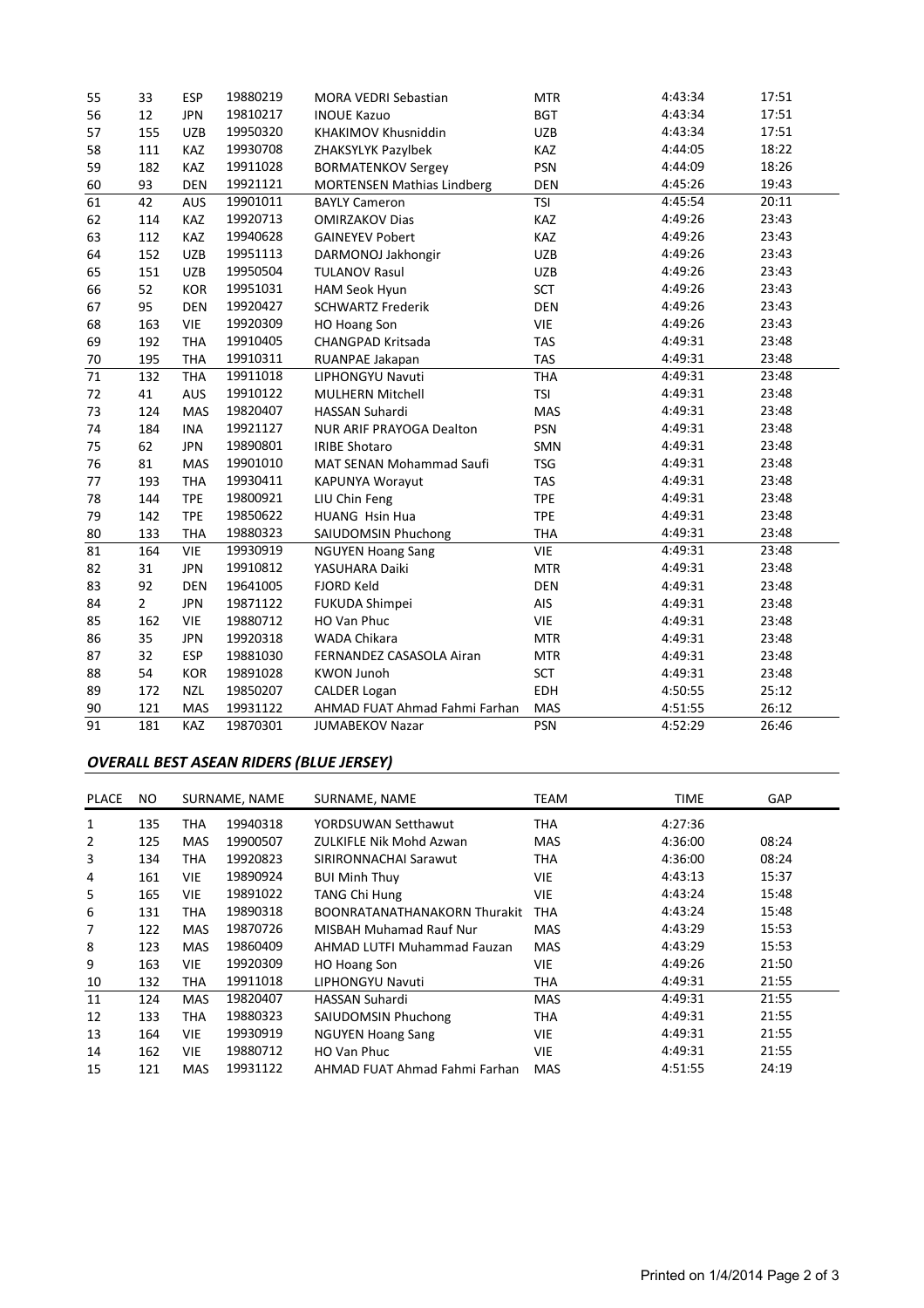# *TEAM GENERAL CLASSIFICATION by TIME*

| <b>PLACE</b> | <b>TEAM NAME</b>                        | <b>CODE</b> | <b>TIME</b> | GAP     |
|--------------|-----------------------------------------|-------------|-------------|---------|
| 1            | SKYDIVE DUBAI PRO CYCLING TEAM          | <b>SKD</b>  | 13:19:19    |         |
| 2            | AISAN RACING TEAM                       | AIS.        | 13:27:07    | 07:48   |
| 3            | SHIMANO RACING TEAM                     | <b>SMN</b>  | 13:31:23    | 12:04   |
| 4            | OCBC SINGAPORE CONTINENTAL CYCLING TEAM | <b>TSI</b>  | 13:36:15    | 16:56   |
| 5            | BRIDGESTONE ANCHOR CYCLING TEAM         | <b>BGT</b>  | 13:37:00    | 17:41   |
| 6            | TERENGGANU CYCLING TEAM                 | <b>TSG</b>  | 13:37:49    | 18:30   |
| 7            | TFAM HONG KONG-CHINA                    | HKG         | 13:37:57    | 18:38   |
| 8            | T-THAILAND                              | <b>THA</b>  | 13:47:00    | 27:41   |
| 9            | CHINESE TAIPEI NATIONAL TEAM            | <b>TPE</b>  | 13:53:28    | 34:09   |
| 10           | DANMARK NATIONAL TEAM                   | <b>DEN</b>  | 13:56:05    | 36:46   |
| 11           | GIANT - CHAMPION SYSTEM PRO CYCLING     | <b>MSS</b>  | 14:02:49    | 43:30   |
| 12           | SEOUL CYCLING TEAM                      | <b>SCT</b>  | 14:02:55    | 43:36   |
| 13           | MAI AYSIA NATIONAL TFAM                 | <b>MAS</b>  | 14:02:58    | 43:39   |
| 14           | KAZAKHSTAN TEAM                         | <b>KAZ</b>  | 14:10:42    | 51:23   |
| 15           | POLYGON SWEET NICE                      | <b>PSN</b>  | 14:11:07    | 51:48   |
| 16           | VIFTNAM NATIONAL TFAM                   | <b>VIE</b>  | 14:16:03    | 56:44   |
| 17           | <b>T-ALL STAR</b>                       | <b>TAS</b>  | 14:16:24    | 57:05   |
| 18           | UZBEKISTAN NATIONAL TEAM                | <b>UZB</b>  | 14:16:24    | 57:05   |
| 19           | <b>MATRIX POWERTAG</b>                  | <b>MTR</b>  | 14:22:36    | 1:03:17 |

# *TEAM GENERAL CLASSIFICATION by TIME for ASEAN TEAM*

| <b>PLACE</b> | <b>TEAM NAME</b>       | CODE       | <b>TIME</b> | GAP   |
|--------------|------------------------|------------|-------------|-------|
|              | T-THAILAND             | THA        | 13:47:00    |       |
| 2            | MALAYSIA NATIONAL TEAM | <b>MAS</b> | 14:02:58    | 15:58 |
| 3            | VIETNAM NATIONAL TEAM  | VIE        | 14:16:03    | 29:03 |

## *ORDER of TEAM CAR for STAGE 2*

J.

| Order | Team                                       |
|-------|--------------------------------------------|
| 1     | SKYDIVE DUBAI PRO CYCLING TEAM             |
| 2     | TEAM HONG KONG-CHINA                       |
| 3     | AISAN RACING TEAM                          |
| 4     | OCBC SINGAPORE CONTINENTAL CYCLING TEAM    |
| 5     | EDDY HOLLANDS BICYCLE SERVICES             |
| 6     | BRIDGESTONE ANCHOR CYCLING TEAM            |
| 7     | CHINESE TAIPEI NATLONAL TEAM               |
| 8     | TERENGGANU CYCLING TEAM                    |
| 9     | SHIMANO RACING TEAM                        |
| 10    | DANMARK NATIONAL TEAM                      |
| 11    | <b>T-THAILAND</b>                          |
| 12    | SEOUL CYCLING TEAM                         |
| 13    | <b>MALAYSIA NATIONAL TEAM</b>              |
| 14    | <b>GIANT - CHAMPION SYSTEM PRO CYCLING</b> |
| 15    | <b>KAZAKHSTAN TEAM</b>                     |
| 16    | <b>VIETNAM NATIONAL TEAM</b>               |
| 17    | UZBEKISTAN NATIONAL TEAM                   |
| 18    | POLYGON SWEET NICE                         |
| 19    | <b>T-ALL STAR</b>                          |
| 20    | <b>MATRIX POWERTAG</b>                     |
|       |                                            |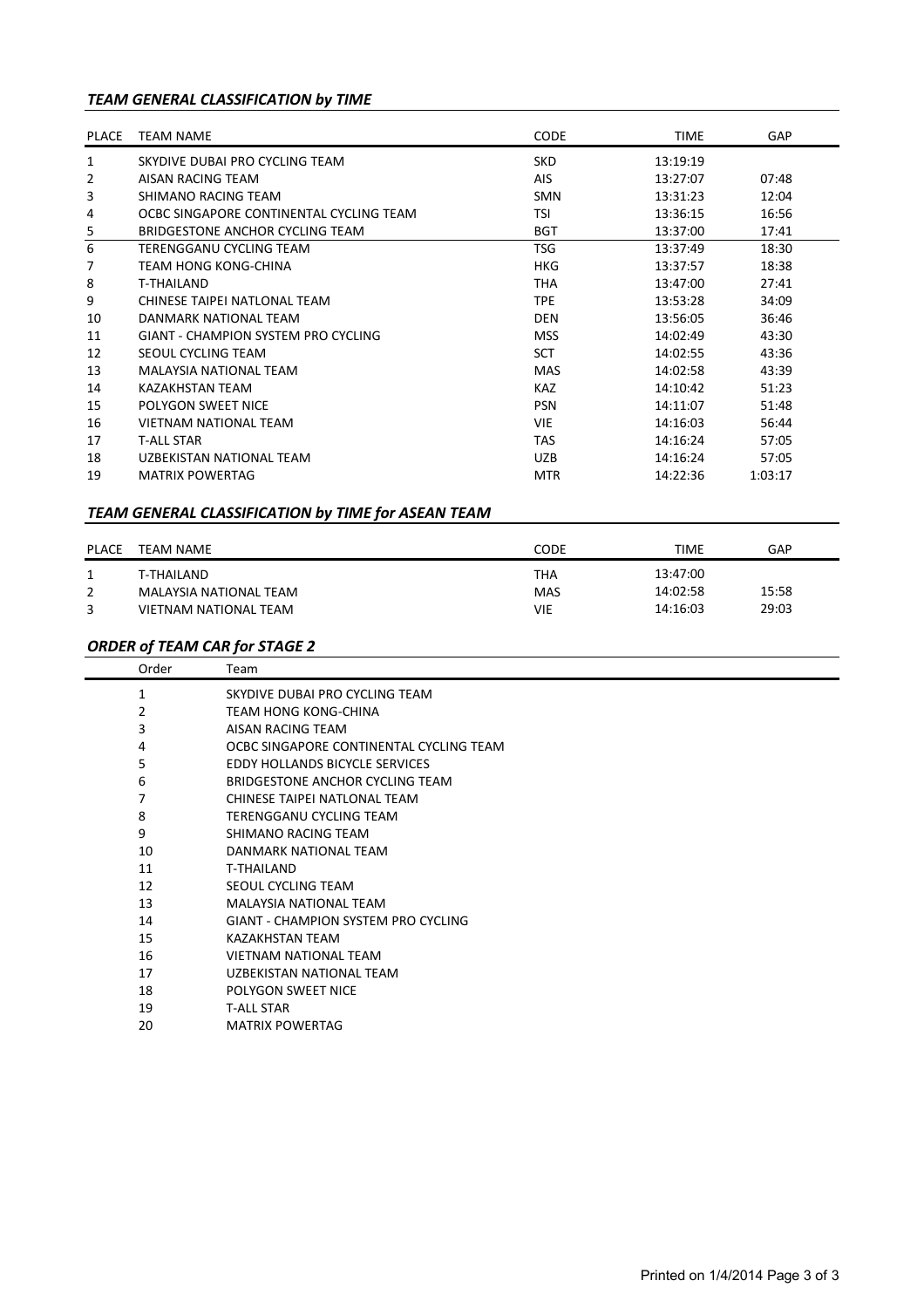STAGE 1 - Suphan Buri - Uthai Thani Tuesday, April 1, 2014

#### *POINTS CLASSIFICATION (GREEN JERSEY)*

10 43 GOH C TSI 6 11 141 FENG C TPE 5 12 83 HALMURATOV M TSG 4 13 65 YOSHIDA H SMN 3 14 94 EBSEN J DEN 2 15 135 YORDSUWAN S THA 1

| <b>STAGE</b>   |                |                            |             |                |    | <b>OVERALL</b> |            |                     |             |               |
|----------------|----------------|----------------------------|-------------|----------------|----|----------------|------------|---------------------|-------------|---------------|
| PLACE NO       |                | SURNAME, NAME              | <b>TEAM</b> | POINTS BONUSES |    | PLACE NO       |            | SURNAME, NAME       | <b>TEAM</b> | <b>POINTS</b> |
|                |                | <b>INTERMEDIATE SPRINT</b> |             |                |    | 1              | 71         | <b>HAEDOL</b>       | <b>SKD</b>  | 20            |
|                | at 71.80 km    |                            |             |                |    | 2              | 73         | <b>MANCEBO F</b>    | <b>SKD</b>  | 14            |
| 1              | 73             | <b>MANCEBO F</b>           | <b>SKD</b>  | 3              | 03 | 3              | 103        | <b>CHEUNG K</b>     | <b>HKG</b>  | 14            |
| 2              | 71             | <b>HAEDOL</b>              | <b>SKD</b>  | 2              | 02 | 4              | 5          | <b>NAKAJIMA Y</b>   | AIS         | 13            |
| 3              | 83             | <b>HALMURATOV M</b>        | <b>TSG</b>  | $\mathbf{1}$   | 01 | 5              | 45         | <b>SHEPPARD E</b>   | TSI         | 12            |
|                |                |                            |             |                |    | 6              | 174        | DAVIS <sub>S</sub>  | <b>EDH</b>  | 11            |
| at 134.00 km   |                |                            |             | 7              | 11 | SHIMIZU M      | <b>BGT</b> | 9                   |             |               |
| $\mathbf{1}$   | 85             | <b>SALEH M</b>             | <b>TSG</b>  | 3              | 03 | 8              | 75         | <b>JELLOUL M</b>    | <b>SKD</b>  | 8             |
| $\overline{2}$ | 71             | <b>HAEDOL</b>              | <b>SKD</b>  | $\overline{2}$ | 02 | 9              | 15         | <b>UCHIMA K</b>     | <b>BGT</b>  | 7             |
| 3              | 73             | <b>MANCEBO F</b>           | <b>SKD</b>  | $\mathbf{1}$   | 01 | 10             | 43         | GOH C               | TSI         | 6             |
|                |                |                            |             |                |    | 11             | 141        | <b>FENG C</b>       | <b>TPE</b>  | 5             |
|                | at finish line |                            |             |                |    | 12             | 83         | <b>HALMURATOV M</b> | <b>TSG</b>  | 5             |
| $\mathbf{1}$   | 71             | <b>HAEDOL</b>              | <b>SKD</b>  | 16             | 10 | 13             | 85         | SALEH M             | <b>TSG</b>  | 3             |
| 2              | 103            | <b>CHEUNG K</b>            | <b>HKG</b>  | 14             | 06 | 14             | 65         | YOSHIDA H           | <b>SMN</b>  | 3             |
| 3              | 5              | <b>NAKAJIMA Y</b>          | AIS         | 13             | 04 | 15             | 94         | EBSEN J             | <b>DEN</b>  | 2             |
| 4              | 45             | <b>SHEPPARD E</b>          | <b>TSI</b>  | 12             |    | 16             | 135        | YORDSUWAN S         | <b>THA</b>  | $\mathbf{1}$  |
| 5              | 174            | DAVIS <sub>S</sub>         | <b>EDH</b>  | 11             |    |                |            |                     |             |               |
| 6              | 73             | <b>MANCEBO F</b>           | <b>SKD</b>  | 10             |    |                |            |                     |             |               |
| 7              | 11             | SHIMIZU M                  | <b>BGT</b>  | 9              |    |                |            |                     |             |               |
| 8              | 75             | <b>JELLOUL M</b>           | <b>SKD</b>  | 8              |    |                |            |                     |             |               |
| 9              | 15             | <b>UCHIMA K</b>            | <b>BGT</b>  | 7              |    |                |            |                     |             |               |